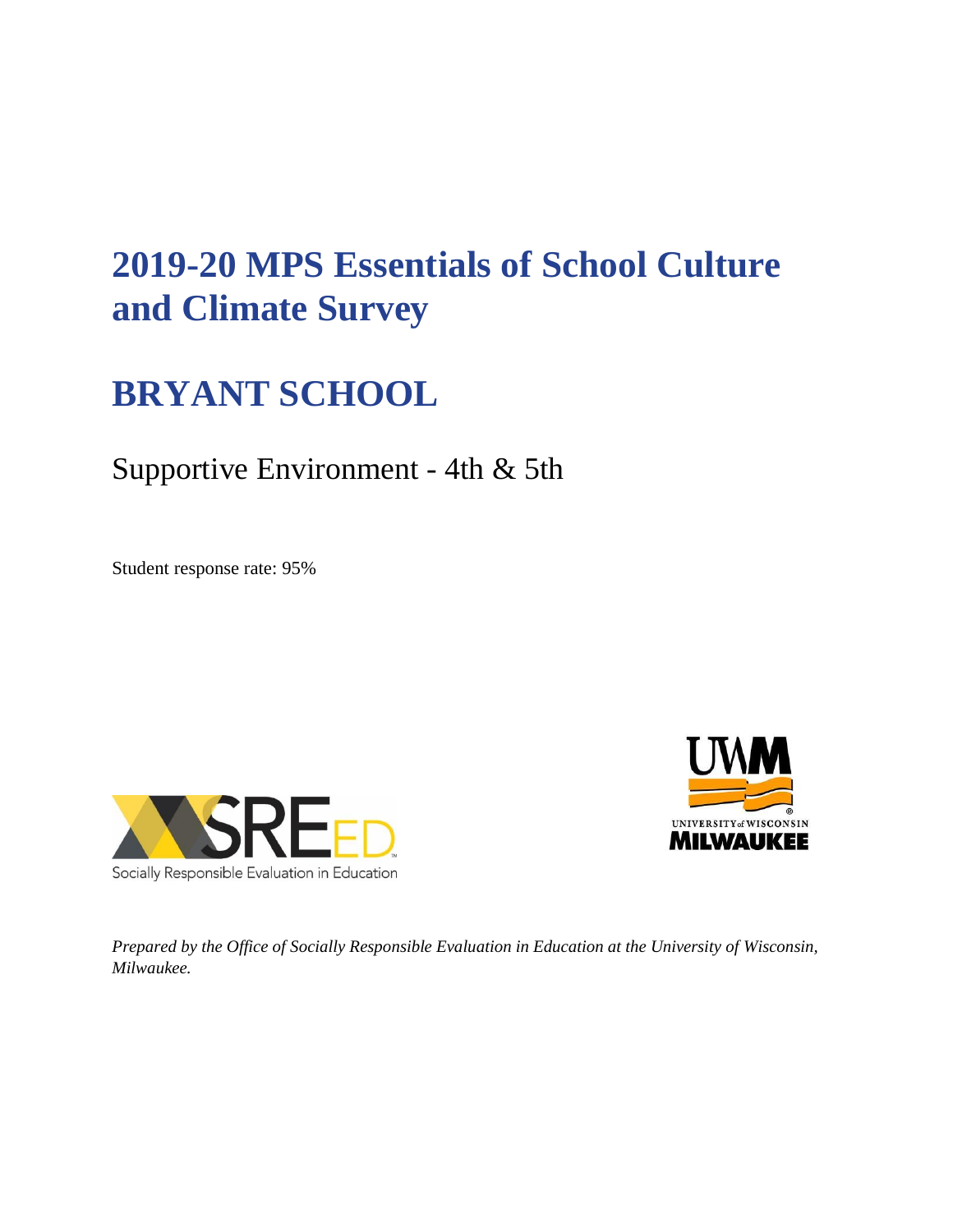

#### **How to interpret the results**

The first figure presents the overall results of the Supportive Environment scale of the ESCC survey and the subdomains of the scale for  $4<sup>th</sup>$  and  $5<sup>th</sup>$  grade students. The shaded areas reflect the range of Supportive Environment ratings for MPS schools. The light blue shaded area represents the bottom  $25<sup>th</sup>$  percentile, or  $1<sup>st</sup>$  quartile, of schools. Each darker blue shaded area represents the next quartile, such that schools in the darkest shaded area are in the top 25% of schools, or most organized in that area. Where the second and third shaded areas meet represents the average Supportive Environment rating for MPS schools.

Your school's score (a black dot) on each of the components of the Supportive Environment scale reflects the average of your student ratings on the questions that comprise that component. All survey responses were adjusted to be on a four point scale. Higher scores reflect more organized schools. Locating your school's scores within the distribution of other scores across MPS allows you to identify strength and challenge areas both internally and comparatively.

Subsequent pages present your school's results for each of the specific questions that comprise each domain measured in the survey. These figures show the percentages of your students that chose each of possible answers to the questions. In addition, these figures show the average percentage of students in other MPS schools that chose each of the possible answers to the questions. These figures will help you understand what is driving your school's results.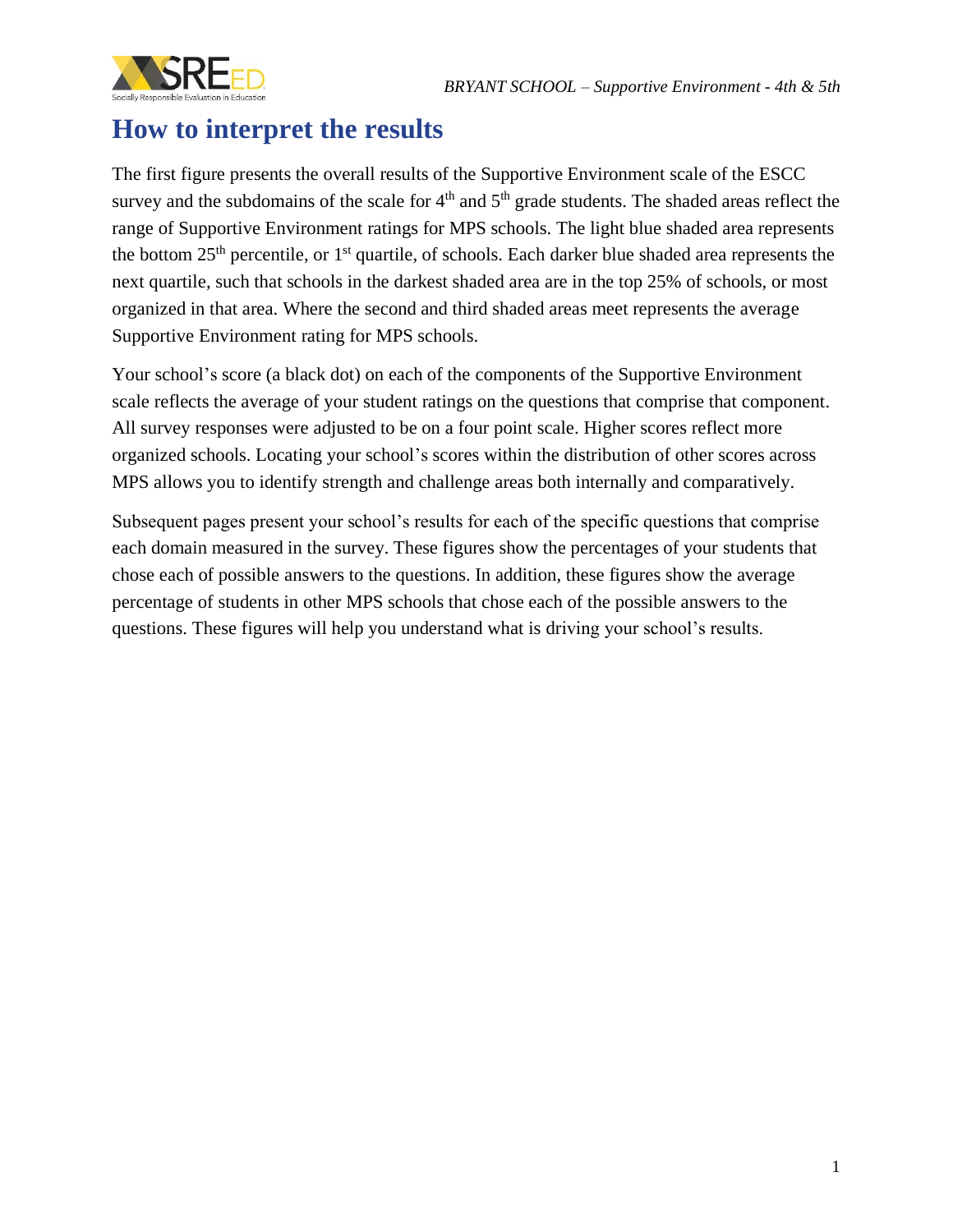





The shaded areas reflect the range of Supportive Environment ratings for other MPS schools. The light blue shaded area represents the bottom 25th percentile, or 1st quartile, of schools. Each slightly darker blue shaded area represents the next quartile, such that schools in the darkest shaded area are in the top 25% of schools, or most organized in that area. Where the second and third shaded areas meet represents the average Supportive Environment rating for MPS schools. Your school's score (a black dot) on each of the components of the Supportive Environment scale reflects the average of your student ratings on the questions that comprise that component. All survey responses were adjusted to be on a four point scale. Higher scores reflect more organized schools. Locating your school's scores within the distribution of other scores across MPS allows you to identify strength and challenge areas both internally and comparatively.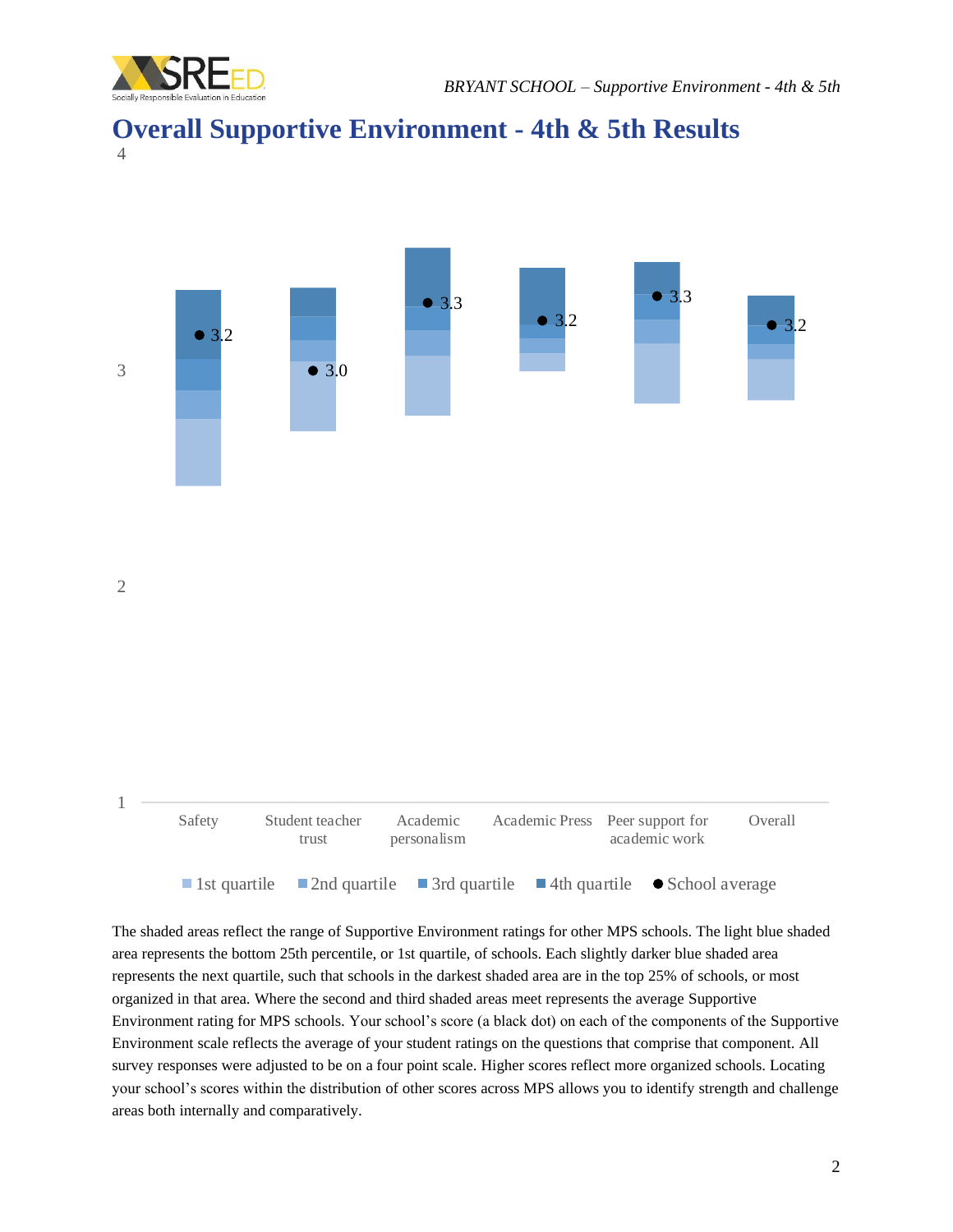



### **Questions about safety**

#### **How safe do you feel…**

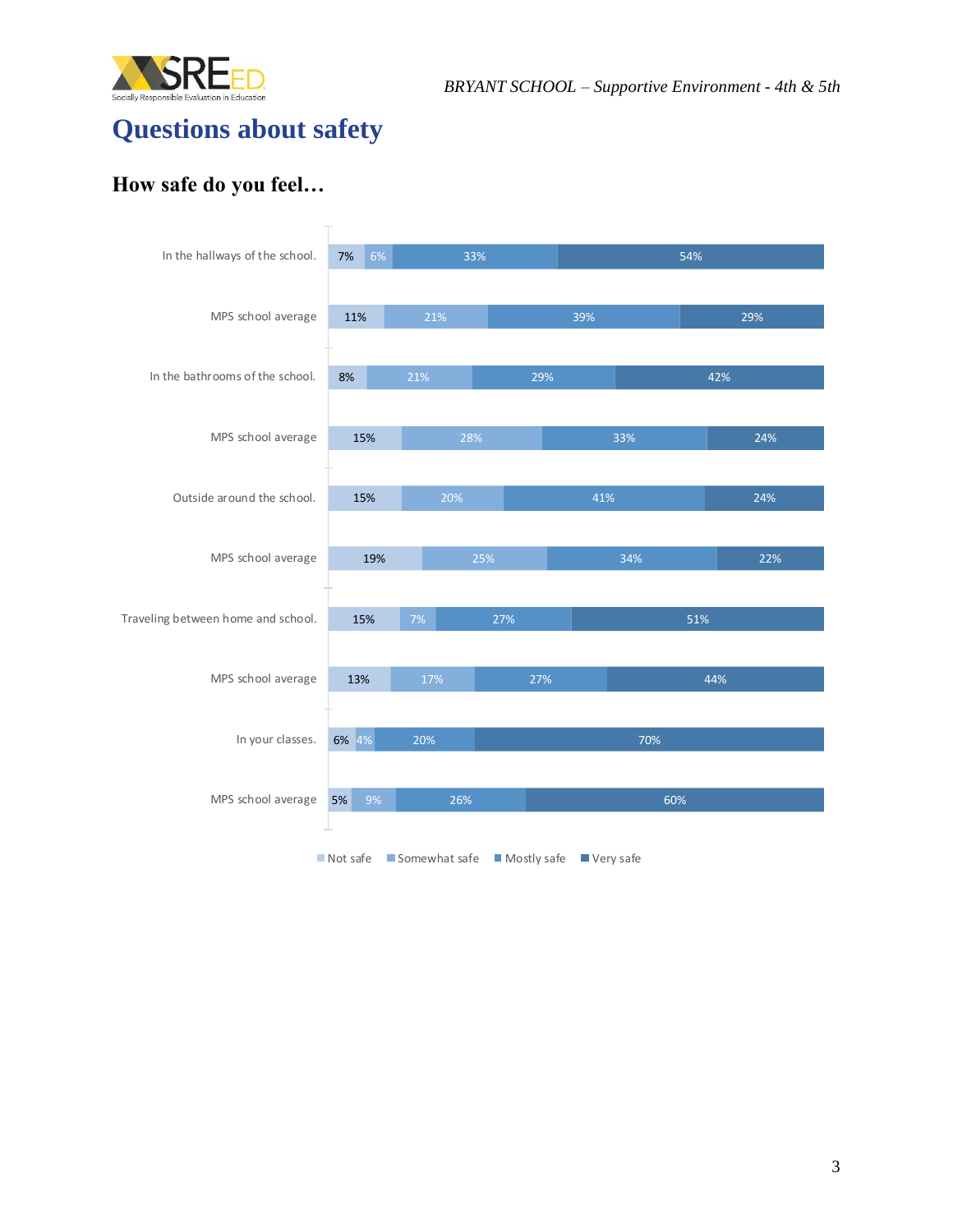

## **Questions about student-teacher trust**

#### **How much do you agree or disagree with the following statements:**

| When my teachers tell me not to do something, I know they have<br>a good reason. | 5%     | 16% | 36%        |     | 42% |     |
|----------------------------------------------------------------------------------|--------|-----|------------|-----|-----|-----|
| MPS school average 4% 8%                                                         |        |     | 49%        |     | 40% |     |
| I feel safe and comfortable with my teachers at school.                          | 11% 7% |     | 39%        |     | 43% |     |
| MPS school average                                                               | 4% 9%  |     | 42%        |     | 44% |     |
| My teachers always keep their promises.                                          | 13%    |     | 24%        | 47% |     | 16% |
| MPS school average                                                               | 9%     |     | 25%<br>41% |     | 25% |     |
| My teachers will always listen to students' ideas.                               | 11%    | 13% | 55%        |     | 22% |     |
| MPS school average                                                               | 7%     | 17% | 43%        |     | 33% |     |
| My teachers treat me with respect.                                               | 11%    | 7%  | 35%        |     | 47% |     |
| MPS school average                                                               | 5% 7%  |     | 37%        |     | 51% |     |
| Strongly Disagree<br>Strongly Agree<br>$\blacksquare$ Disagree<br>Agree          |        |     |            |     |     |     |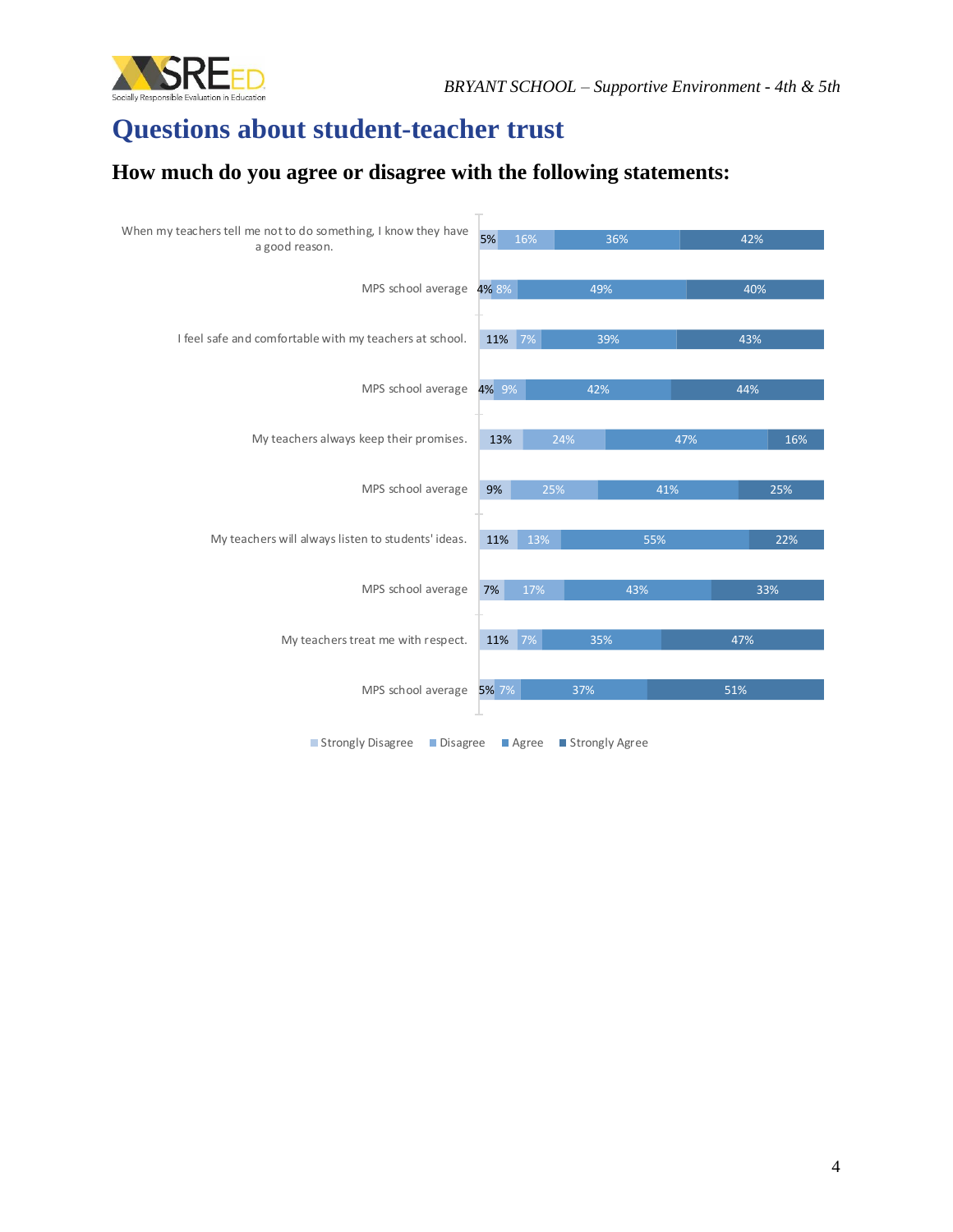

### **Questions about academic personalism**

#### **My teacher…**

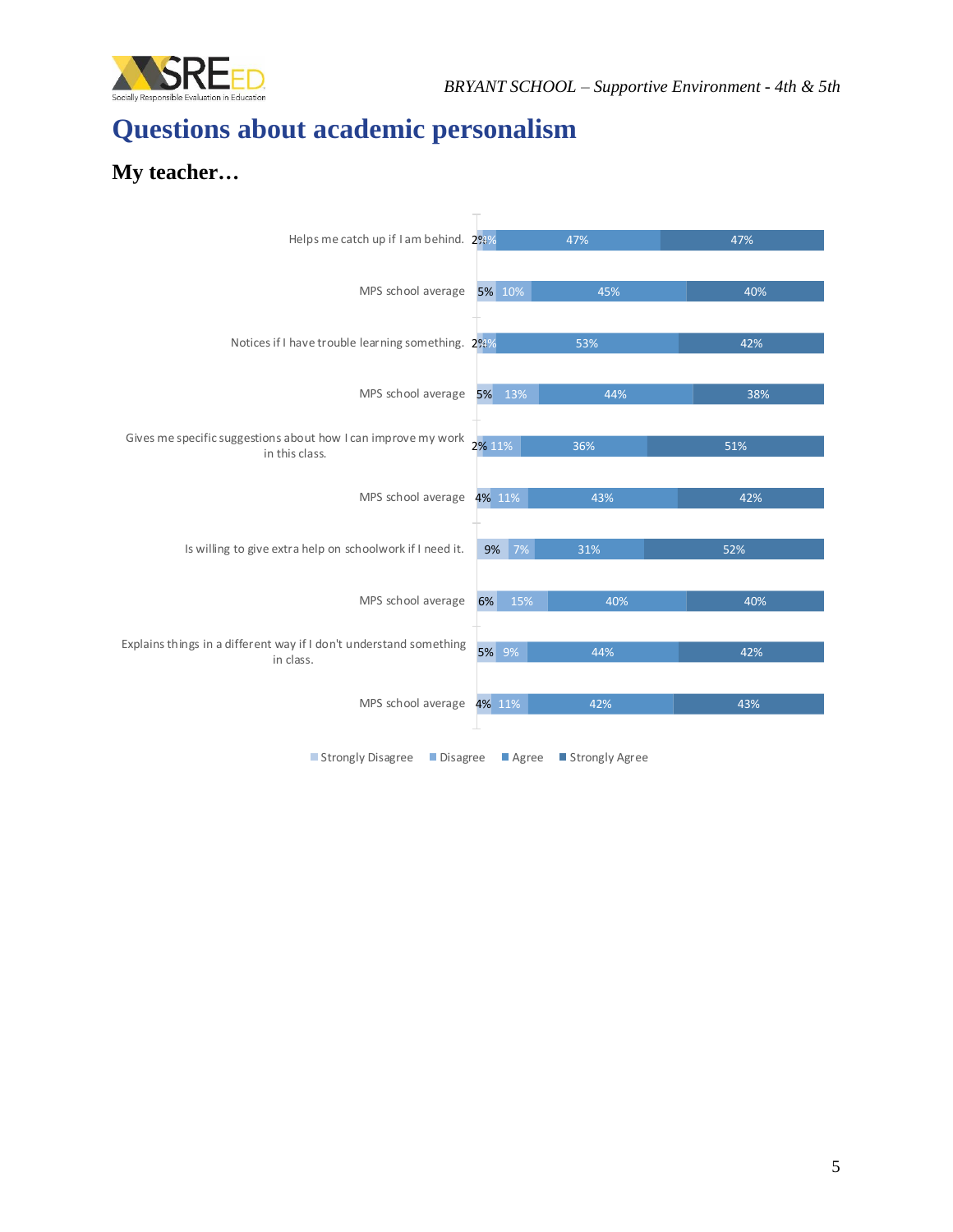



### **Questions about academic press**

#### **How much do you agree or disagree with the following statements:**

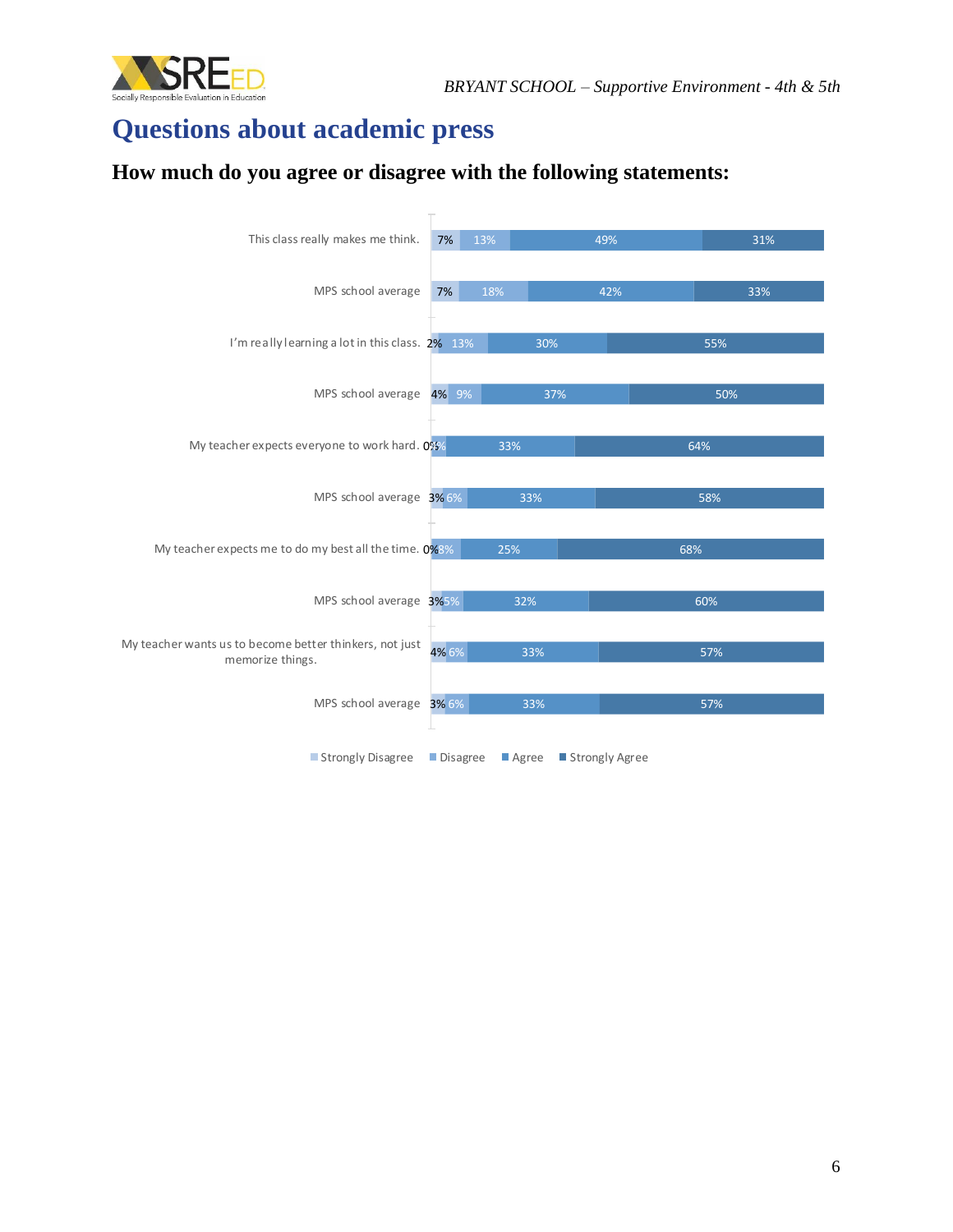

#### **How often…**